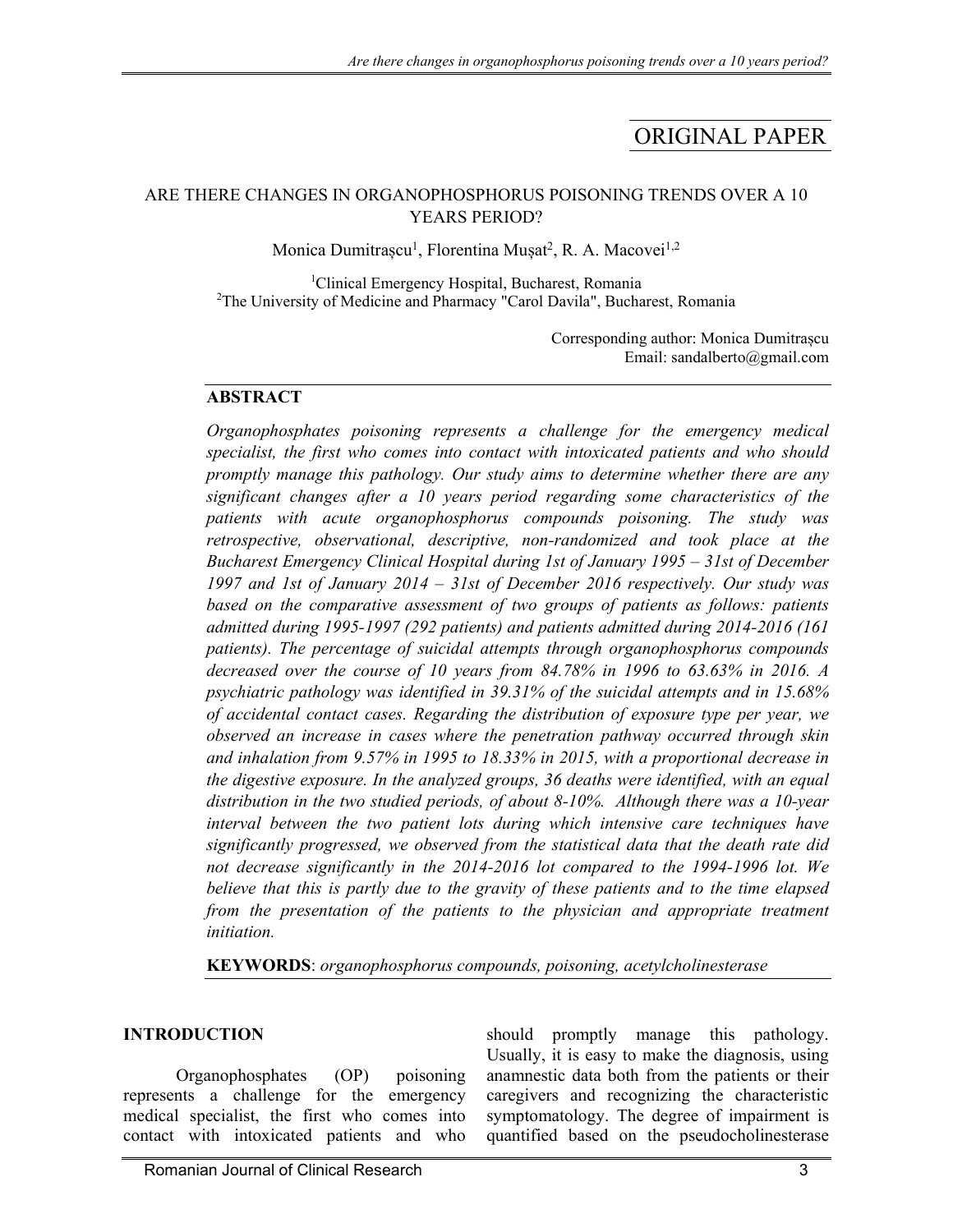activity measurements, the decrease of which is a reliable prognostic indicator for these patients.

Our study aims to determine whether there are any significant changes after a 10 years period regarding some characteristics of the patients with acute OP compounds poisoning.

### **MATERIALS AND METHOD**

The study was retrospective, observational, descriptive, non-randomized and took place at the Bucharest Emergency Clinical Hospital during 1st of January 1995 – 31st of December 1997 and 1st of January 2014 – 31st of December 2016 respectively.

All the legal requirements and legal precautions in the European Union have been respected in terms of confidentiality, ethics and professional ethics.

Our study was based on the comparative assessment of two groups of patients as follows: Patients admitted during 1995-1997 (292) patients)

Patients admitted during 2014-2016 (161) patients)

## **RESULTS**

We analyzed a total number of 453 patients admitted for acute poisoning with OP compounds during 1995-1997 and 2014-2016.

Distribution by years of the cases included in the study showed a moderate decrease in the number of patients admitted with a diagnosis of poisoning with OP. Thus, during 1995-1997 there were 292 cases, with a peak of 106 in 1997, while during 2014-2016, 161 patients were identified, with a maximum of 68 cases in 2014 (Figure 1).

Statistical data on the age of patients included in the study reveals an average of 42.40 years with a minimum of 15 years and a maximum of 89 years. The distribution is uneven with a median of 42 years and a confidence interval of 39-45 years (Table 1).

Distribution of the patients enrolled in the study, depending on the level of schooling, highlighted 57 cases with higher education (representing 12.6%), 173 patients who graduated high school (38.2%) and 223 cases

having completed no more than 8 grades (representing 49.2%).



**Figure 1 - Cases distribution according to year of admission** 

| Sample size           | 453            |
|-----------------------|----------------|
| Lowest value          | 15             |
| Highest value         | 89             |
| Arithmetic mean       | 42.40          |
| 95% CI for the mean   | 40.82 to 43.97 |
| Median                | 42             |
| 95% CI for the median | 39 to 45       |
| Standard deviation    | 17.0539        |
| .                     |                |

**Table 1 - Statistical data on patient age** 

Figure 2 points to an increase in the level of schooling from 7,44% of patients with higher education in 1995 to 21,21% in 2016. The percentage of patients with maximum 8 grades was 53, 19% in 1995, to reach 36.36% in 2016.



**Figure 2 - Percentage distribution of cases according to patient education level and year of admission**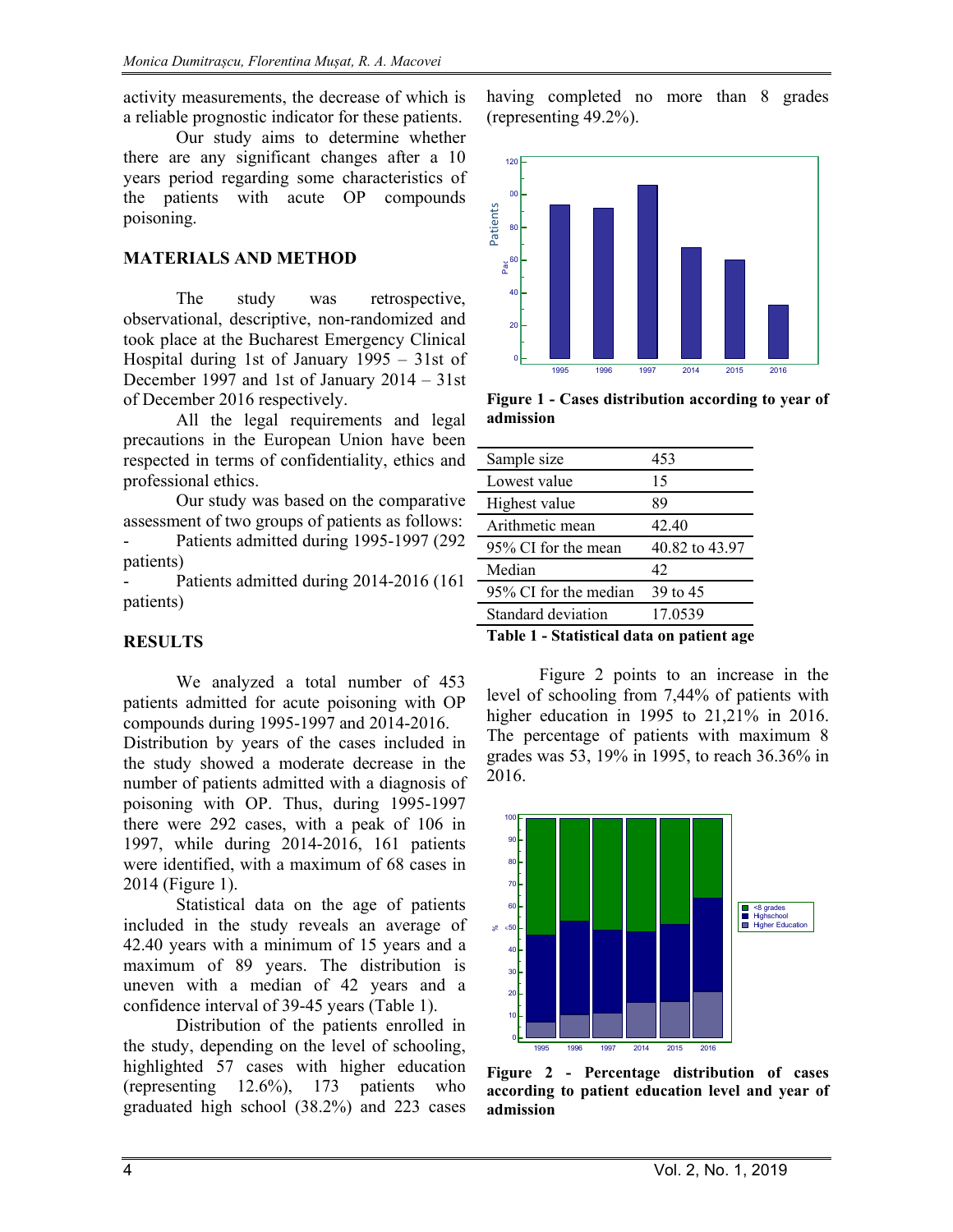The patients have come into contact with OP compounds in two ways: accidentally and following a suicidal attempt. Of the total of 453 patients enrolled in the study, 102 cases (22.5%) were accidental poisonings, while in 351 cases (77.5%) poisoning was intentional (Table 2). The percentage of suicidal attempts decreased over the course of 10 years from 84.78% in 1996 to 63.63% in 2016 (Figure 3).

| Accidental poisoning |      | 102 22.5% |
|----------------------|------|-----------|
| Suicidal attempt     |      | 351 77.5% |
| Total                | 453. | $100.0\%$ |

**Table 2 – cases distribution according to the contact type** 



 **Figure 3 – Percentage distribution of cases according to the contact type and year of admission** 

A psychiatric pathology or a psychological disorder (Table 3) was not identified by anamnesis or clinically in 299 patients (representing 66%). This percentage remained approximately the same in the two analyzed groups (Table 4).

| N <sub>0</sub> | 299 | 66.0%  |
|----------------|-----|--------|
| Yes.           | 154 | 34.0%  |
| Total          | 453 | 100.0% |

**Table 3 – Cases distribution according to the presence or absence of a psychiatric pathology** 

|      |       |      |     | 1995 1996 1997 2014 2015 2016 |     |  |
|------|-------|------|-----|-------------------------------|-----|--|
| N٥   | 65 57 |      | 70. | 44                            |     |  |
| Yes. | 29.   | -35. | 36. | 24                            | 18. |  |

**Table 4 - Percentage distribution of cases according to the presence (Yes) or absence (No) of a psychiatric pathology and the year of admission** 

A psychiatric pathology was identified in 39.31% of the suicidal attempts and in 15.68% of accidental contact cases (Table 5).

|                       | Intoxication type |                     |  |
|-----------------------|-------------------|---------------------|--|
| Psychiatric pathology | Accidental        | Suicidal<br>attempt |  |
| Nο                    | 86                | 213                 |  |
| Yes                   | 16                | 138                 |  |

**Table 5 - Percentage distribution of cases according to the presence or absence of a psychiatric pathology and the type of intoxication** 

OP compounds exposure occurred through dermal contact in 19 cases representing 4.2%, inhalation in 30 cases representing 6.6% and ingestion in a majority of 404 cases representing 89.2% (Figure 4).



**Figure 4 - Cases distribution according to exposure type** 

Regarding the distribution of exposure type per year, we observed an increase in cases where the penetration pathway occurred through skin and inhalation from 9.57% in 1995 to 18.33% in 2015, with a proportional decrease in the digestive exposure (Figure 5).



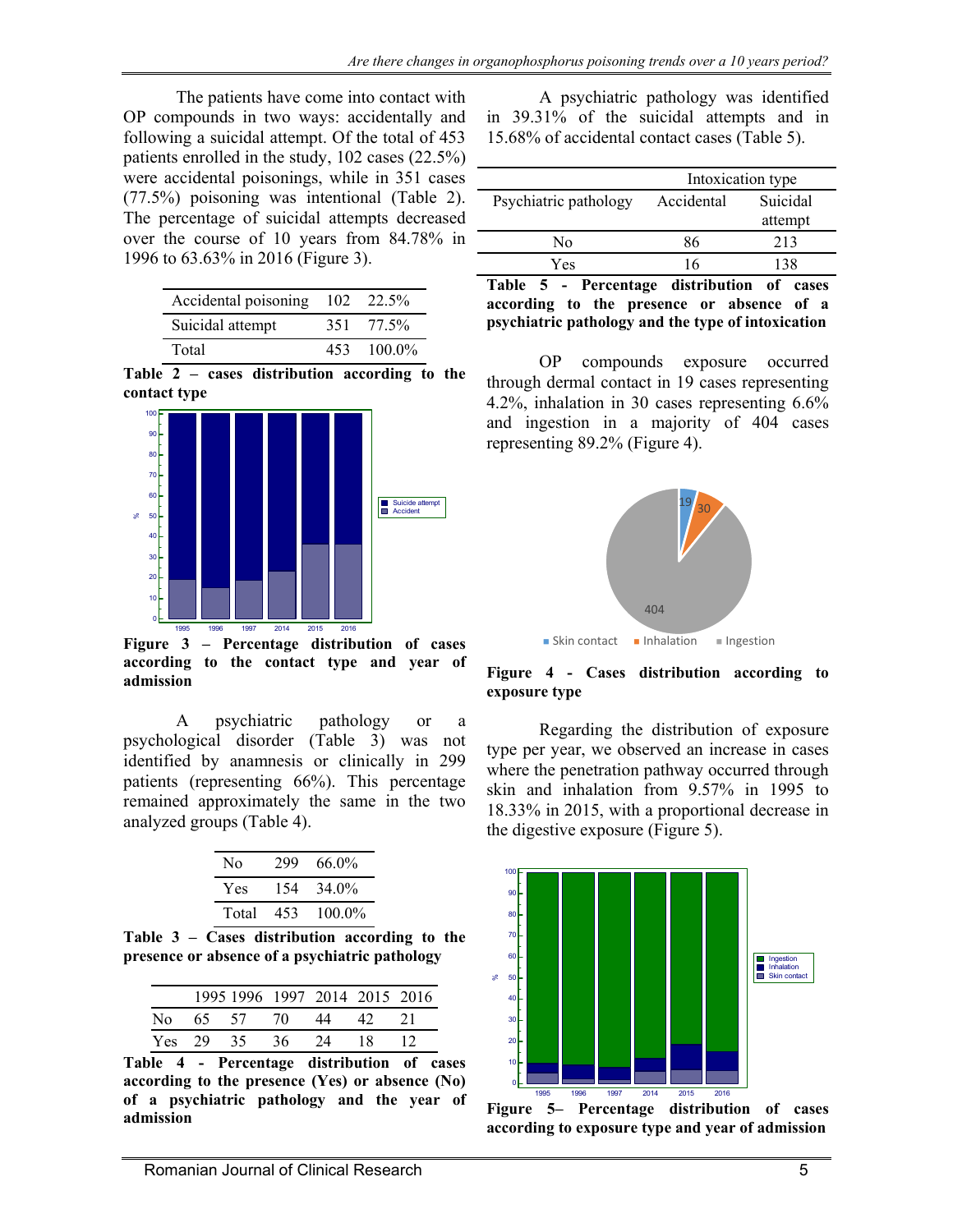The distribution of cases depending on the exposure type in relation to the cause of intoxication with OP compounds (Figure 6), highlights the fact that most of the digestive poisoning occurred as a result of a suicidal attempt (84.40%), while the majority of the inhalation and skin contact exposures were accidental (83.33% and 73.68% respectively).



**Figure 6 – Cases distribution according to exposure type and intoxication cause** 

From a paraclinical point of view, measuring the pseudocholinesterase level is a test that reflects the severity of the intoxication. The lower the value of pseudocholinesterase is, the higher the poisoning severity. The pseudocholinesterase values ranged from 540 U/L to 10274 U/L, with an average of 4717 U/L and a median of 4301 U/L. The value of pseudocholinesterase reported to the year of admission did not show any statistically significant differences.



**Figure 7 – Cases distribution according to PSS and admission year** 

The evaluation of the studied group, from the perspective of the PSS, highlights a PSS of 1 in 153 cases, (33.8%), a PSS of 2 in 232 cases (51.2%), a PSS of 3 in 32 cases (7.1%) and a PSS of 4 in 36 cases (7.9%). The distribution of patients by years in relation to PSS value does not reveal any statistically significant particularities (Figure 7).

The intoxication severity related to the penetration pathway indicates a low PSS (PSS=1) in the cases of skin exposure. At the same time, the digestive exposure produced the most serious intoxications (PSS values of 3 and 4). For patients with a PSS of 4, in addition to digestive exposure, there were identified 1 patient who inhaled OP compounds and 1 patient with skin exposure (Figure 8).



**Figure 8 – Cases distribution according to PSS value and exposure type** 

In the analyzed groups, 36 deaths were identified, with an equal distribution in the two studied periods, of about 8-10%.

#### **DISCUSSION**

The effects of acute poisoning with anticholinesterase agents are manifested by muscarinic and nicotinic signs and symptoms and, with the exception of compounds with extremely low lipid solubility, by signs referring to CNS. Systemic effects occur within minutes after inhalation of vapors or aerosols. Instead, the onset of symptoms is delayed after gastrointestinal and percutaneous absorption. The duration of the effects is largely determined by the properties of the compound: its lipid solubility, the stability of the organophosphorus-acetilcholinesterase bond, and whether or not the phosphorylation enzyme  $,$ has aged" [1].